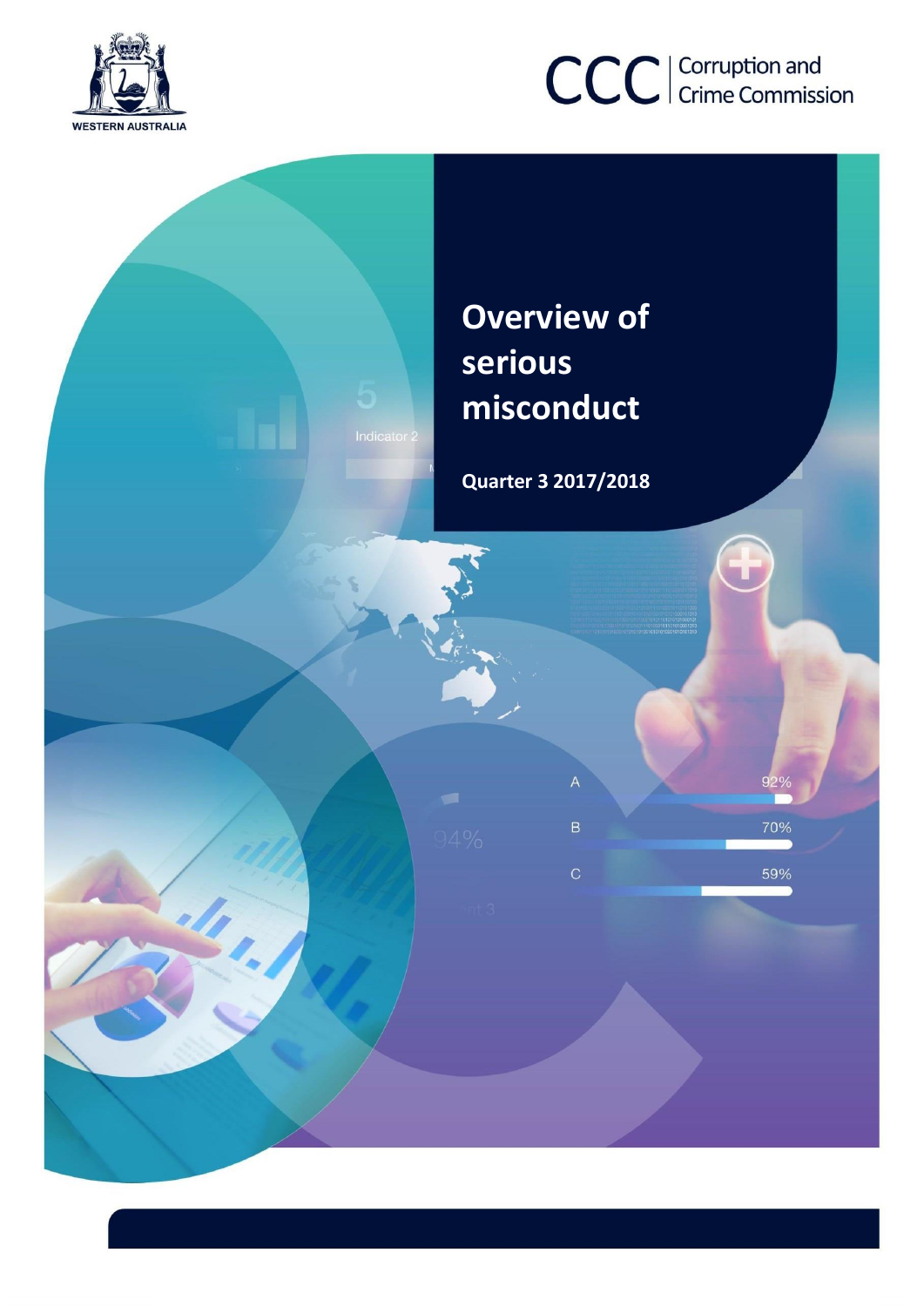

# **QUARTER 2017/2018 AT A GLANCE**

# **WA POLICE FORCE**

#### **Allegation Categories**

| <b>Unprofessional Conduct</b><br>193 allegations                  |
|-------------------------------------------------------------------|
| Neglect of Duty<br>135 allegations                                |
| Assault - Physical / Excessive use of force<br>88 allegations     |
| Breach of Code of Conduct / Policy / Procedures<br>68 allegations |
| Unlawful Use of Computer<br>51 allegations                        |
| Other<br>212 allegations                                          |



# **PUBLIC SECTOR (minus WAPF)**

#### **Allegation Categories**





*\*please note, until the Machinery of Government is finalised agencies will still be referred to as their original names throughout the report.*

**Contact the Corruption and Crime Commission** 

Level 5, 45 Francis Street  $\bullet$ Northbridge WA 6003

General Enquiries (08) 9215 4888 Report Corruption 1800 809 000

www.ccc.wa.gov.au info@ccc.wa.gov.au

**O** @CCCWestAus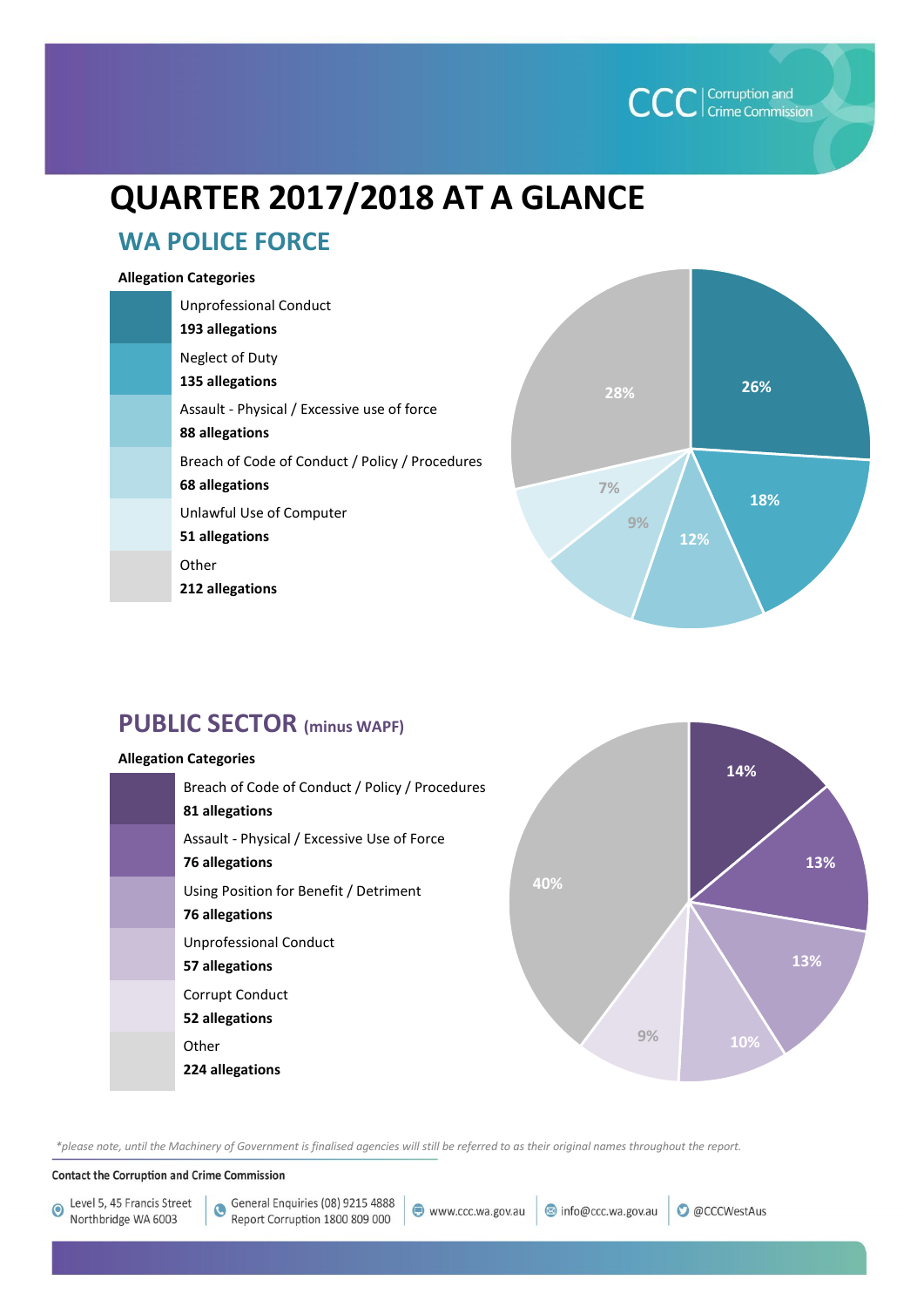|                                         |                | <b>CCC</b> Crime Commission |  |  |  |  |
|-----------------------------------------|----------------|-----------------------------|--|--|--|--|
|                                         | Q2 2017 / 2018 | Q3 2017 / 2018              |  |  |  |  |
| <b>NUMBER OF ALLEGATIONS IDENTIFIED</b> | 1,140          | 1,313                       |  |  |  |  |

# **Key Points**

- The number of notifications and reports received by the Commission increased this quarter, as did the number of allegations identified. This increase is reflective of business as usual resuming at public sector agencies after the holiday shutdown.
- The number of allegations identified by the Commission about the Western Australian Police Force (WAPF) increased significantly in this quarter. This is likely due to increased contact with members of the public during the previous holiday season.
- Allegations about the Department of Corrective Services (now the Department of Justice) have remained stable over the last four quarters. Fluctuations in the number of allegations relating to the Department of Education is in line with the agency's alternative reporting requirements.

 $\bullet$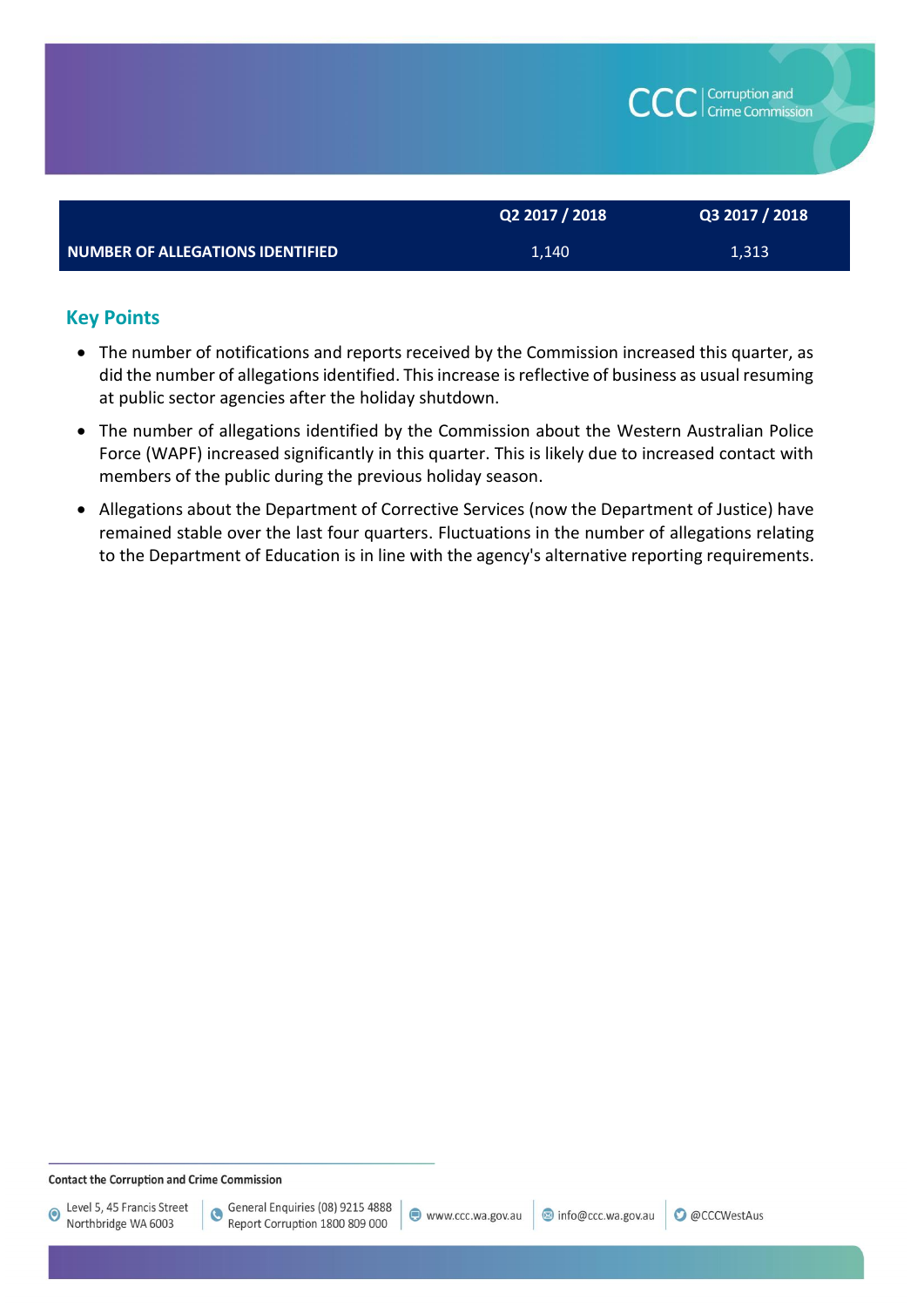

# **Graphical Analysis**

#### **Table 1: Public Sector Allegations**

|                                            | Q2 2017/2018 | Q3 2017/2018 |
|--------------------------------------------|--------------|--------------|
| <b>Allegation Category</b>                 | No.          | No.          |
| Western Australia Police                   | 556          | 747          |
| Independent agencies and other authorities | 138          | 156          |
| Local Government                           | 190          | 154          |
| <b>Department of Corrective Services</b>   | 74           | 91           |
| WA Health                                  | 51           | 86           |
| Department of Education                    | 120          | 69           |
| Not in jurisdiction                        | 11           | 10           |
| <b>Total</b>                               | 1,140        | 1,313        |

#### **Table 2: Allegation Source**

|                                          |          | Q2 2017/2018 |      | Q3 2017/2018 |      |
|------------------------------------------|----------|--------------|------|--------------|------|
| <b>Section Reported Under</b>            |          | No.          | %    | No.          | %    |
| Notifications from notifying authorities | s.28     | 679          | 60%  | 843          | 64%  |
| Reports from the public                  | s.25     | 439          | 39%  | 423          | 32%  |
| <b>Public Sector Commission</b>          | s.45M(d) | 20           | 1%   | 45           | 3%   |
| Commission's own propositions            | s.26     | 2            | 0%   | 2            | 1%   |
| Allegations initiated                    | S.22     | 0            | 0%   | 0            | 0%   |
| <b>Total</b>                             |          | 1,140        | 100% | 1,313        | 100% |

#### **Table 3: Top Five Western Australia Police Force Allegation Categories**

| <b>Allegation Category</b>                      | Q2 2017/2018 |     | Q3 2017/2018 |     |
|-------------------------------------------------|--------------|-----|--------------|-----|
|                                                 | No.          | %   | No.          | %   |
| <b>Unprofessional Conduct</b>                   | 153          | 28% | 193          | 26% |
| Neglect of Duty                                 | 112          | 20% | 135          | 18% |
| Assault - Physical / Excessive use of force     | 76           | 14% | 88           | 12% |
| Breach of Code of Conduct / Policy / Procedures | 64           | 12% | 68           | 9%  |
| Unlawful Use of a Computer                      | 13           | 2%  | 51           | 7%  |

**Contact the Corruption and Crime Commission**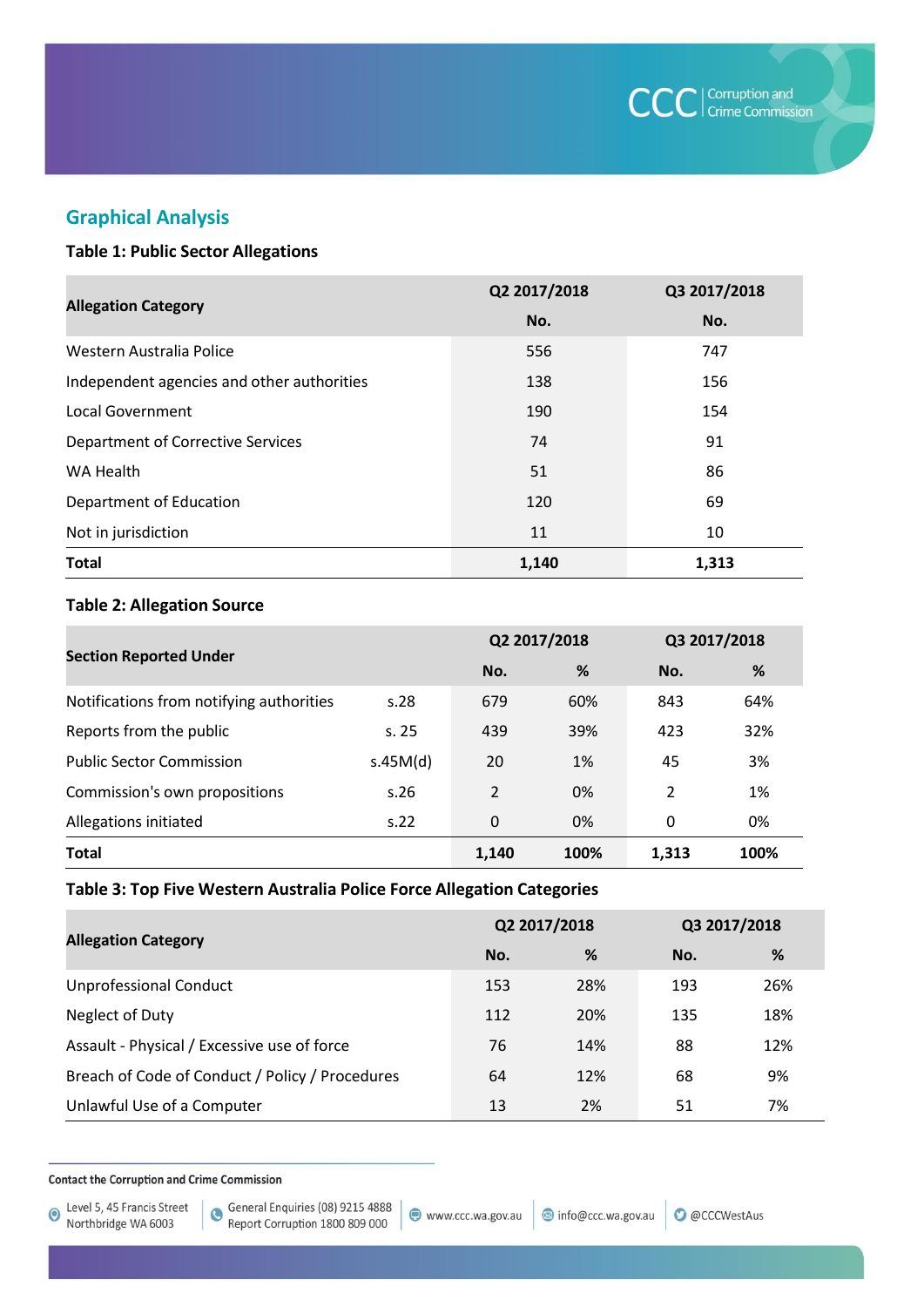|       | <b>CCC</b> Crime Commission |     |     |     |  |
|-------|-----------------------------|-----|-----|-----|--|
| Total | 407                         | 87% | 535 | 72% |  |

### **Table 4: Top Five Local Government Allegation Categories**

| <b>Allegation Category</b>                               | Q2 2017/2018 |     | Q3 2017/2018 |     |
|----------------------------------------------------------|--------------|-----|--------------|-----|
|                                                          | No.          | %   | No.          | %   |
| Breach of Code of Conduct / Policy / Procedures          | 28           | 15% | 39           | 25% |
| Using Position for Benefit / Detriment                   | 37           | 19% | 28           | 18% |
| Failure to Declare - Gifts / Financial / Proximity / etc | 11           | 6%  | 21           | 14% |
| <b>Unprofessional Conduct</b>                            | 22           | 12% | 18           | 12% |
| Fraud / Falsification / Fabrication                      | 16           | 8%  | 14           | 9%  |
| <b>Total</b>                                             | 114          | 60% | 120          | 78% |

#### **Table 5: Top Five WA Health Allegation Categories**

| <b>Allegation Category</b>                              | Q2 2017/2018 |     | Q3 2017/2018 |     |
|---------------------------------------------------------|--------------|-----|--------------|-----|
|                                                         | No.          | %   | No.          | %   |
| Assault - Physical / Excessive use of force             | 4            | 8%  | 14           | 16% |
| Breach of Confidentiality / Misuse of Information / etc | 4            | 8%  | 13           | 15% |
| Breach of Code of Conduct / Policy / Procedures         | 4            | 8%  | 13           | 15% |
| Drugs - Stolen/Missing                                  | 5            | 10% | 9            | 10% |
| Using Position for Benefit / Detriment                  | 5            | 10% | 8            | 9%  |
| <b>Total</b>                                            | 22           | 44% | 57           | 65% |

#### **Table 6: Top Five Department of Justice<sup>1</sup> Allegation Categories**

|                                                         | Q2 2017/2018 |     | Q3 2017/2018 |     |
|---------------------------------------------------------|--------------|-----|--------------|-----|
| <b>Allegation Category</b>                              | No.          | %   | No.          | %   |
| Corrupt Conduct                                         | 12           | 16% | 12           | 13% |
| <b>Unprofessional Conduct</b>                           | 15           | 20% | 10           | 11% |
| Assault - Physical / Excessive use of force             | 9            | 12% | 10           | 11% |
| Neglect of Duty                                         | 4            | 5%  | 9            | 10% |
| Breach of Confidentiality / Misuse of Information / etc | 1            | 1%  | 8            | 9%  |
| <b>Total</b>                                            | 41           | 54% | 49           | 54% |

 $^1$  Data excludes Department of the Attorney General related allegations.

#### **Contact the Corruption and Crime Commission**

 $\overline{a}$